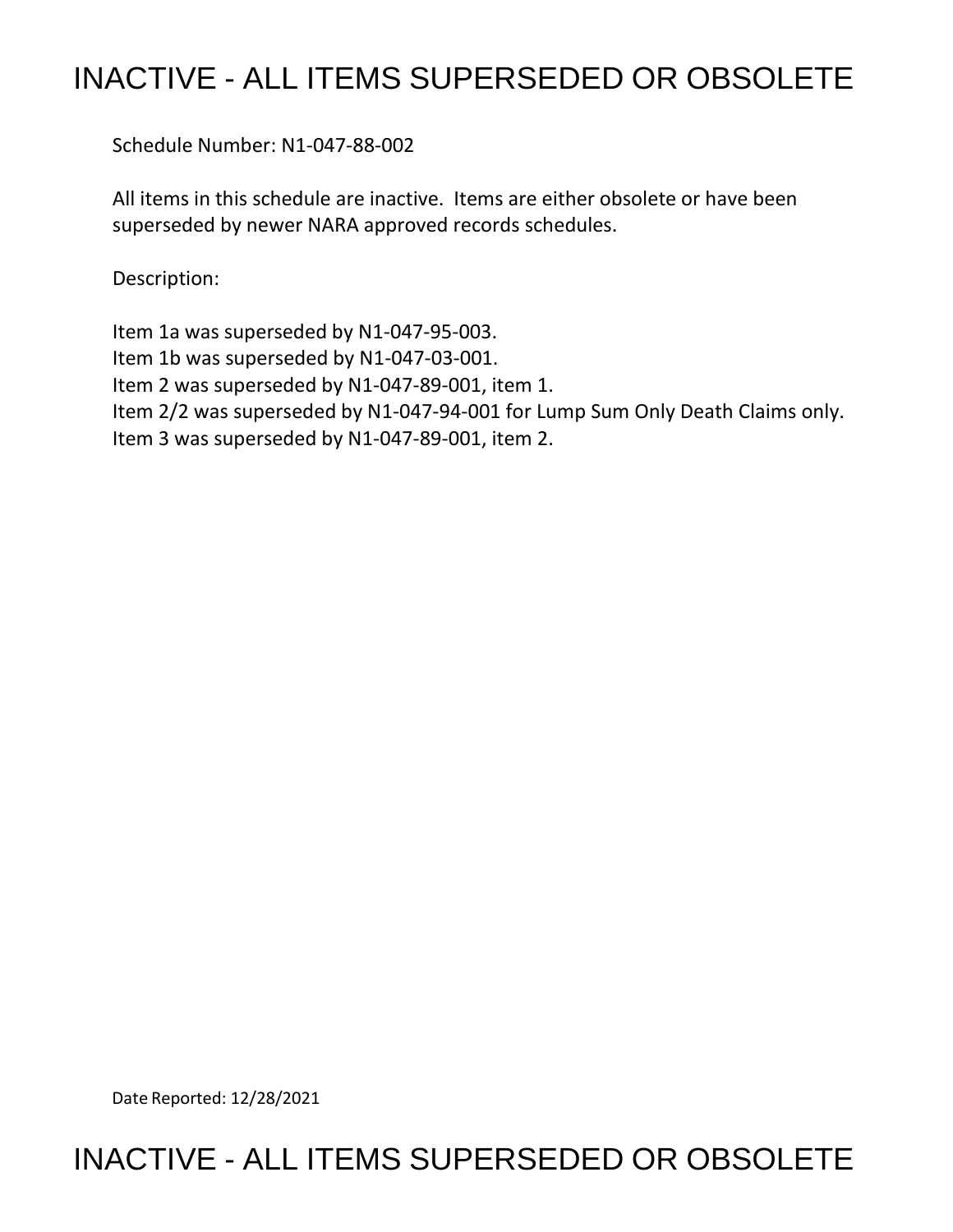| <b>REQUEST FOR RECORDS DISPOSITION AUTHORITY</b>                  |                                                                                                                                                                                                                                                                                                                                                                                                                                                                                                                                                                              |                                                         |                | <b>LEAVE BLANK</b><br><b>JOB NO</b>                                                                                                                                  |                                                 |  |
|-------------------------------------------------------------------|------------------------------------------------------------------------------------------------------------------------------------------------------------------------------------------------------------------------------------------------------------------------------------------------------------------------------------------------------------------------------------------------------------------------------------------------------------------------------------------------------------------------------------------------------------------------------|---------------------------------------------------------|----------------|----------------------------------------------------------------------------------------------------------------------------------------------------------------------|-------------------------------------------------|--|
|                                                                   | (See Instructions on reverse)                                                                                                                                                                                                                                                                                                                                                                                                                                                                                                                                                |                                                         | $N1-47-88-2$   |                                                                                                                                                                      |                                                 |  |
| $\overline{\text{TO}}$                                            | <b>GENERAL SERVICES ADMINISTRATION</b><br>NATIONAL ARCHIVES AND RECORDS SERVICE, WASHINGTON, DC 20408                                                                                                                                                                                                                                                                                                                                                                                                                                                                        |                                                         | $11 - 17 - 87$ |                                                                                                                                                                      |                                                 |  |
|                                                                   | 1 FROM (Agency or establishment)                                                                                                                                                                                                                                                                                                                                                                                                                                                                                                                                             |                                                         |                | NOTIFICATION TO AGENCY                                                                                                                                               |                                                 |  |
|                                                                   | Health & Human Services                                                                                                                                                                                                                                                                                                                                                                                                                                                                                                                                                      |                                                         |                | In accordance with the provisions of 44 USC 3303a<br>the disposal request, including amendments, is approved<br>except for items that may be marked "disposition not |                                                 |  |
| Social Security Administration                                    |                                                                                                                                                                                                                                                                                                                                                                                                                                                                                                                                                                              |                                                         | not required   | approved" or "withdrawn" in column 10 If no records<br>are proposed for disposal, the signature of the Archivist is                                                  |                                                 |  |
| Office of Central Operations<br><b>5 TELEPHONE EXT</b>            |                                                                                                                                                                                                                                                                                                                                                                                                                                                                                                                                                                              |                                                         | DATE           | <b>ARCHIVIST OF THE UNITED STATES</b>                                                                                                                                |                                                 |  |
| Vivian F. Holmes<br><b>6 CERTIFICATE OF AGENCY REPRESENTATIVE</b> |                                                                                                                                                                                                                                                                                                                                                                                                                                                                                                                                                                              | <b>FTS</b><br>625-2595                                  |                |                                                                                                                                                                      |                                                 |  |
| attached<br>A GAO concurrence                                     | I hereby certify that I am authorized to act for this agency in matters pertaining to the disposal of the agency's records,<br>that the records proposed for disposal in this Request of $-4$ page(s) are not now needed for the business of this<br>agency or will not be needed after the retention periods specified, and that written concurrence from the General<br>Accounting Office, if required under the provisions of Title 8 of the GAO Manual for Guidance of Federal Agencies, is<br><b>STROP ZIVITA</b><br>$\mathbf{x}$ is attached, or $\Box$ is unnecessary |                                                         |                |                                                                                                                                                                      |                                                 |  |
| <b>B DATE</b><br>$11/10/87$<br>$11/10$                            | C. SIGNATURE OF AGENCY REFRESENTATIVE<br>Љr.<br>George Deal                                                                                                                                                                                                                                                                                                                                                                                                                                                                                                                  | <b>D TITLE</b>                                          |                | Department Records Management Officer                                                                                                                                |                                                 |  |
| $\overline{7}$<br><b>ITEM</b><br>NO.                              | 8 DESCRIPTION OF ITEM<br>(With Inclusive Dates or Retention Periods)                                                                                                                                                                                                                                                                                                                                                                                                                                                                                                         |                                                         |                | 9 GRS OR<br><b>SUPERSEDED</b><br><b>JOB</b><br>CITATION                                                                                                              | 10 ACTION<br><b>TAKEN</b><br>(NARS USE<br>ONLY) |  |
|                                                                   | Title II and Title XVI Claims Material                                                                                                                                                                                                                                                                                                                                                                                                                                                                                                                                       |                                                         |                |                                                                                                                                                                      |                                                 |  |
| ı.                                                                | A.Retirement & Survivors Insurance & Disability Insurance<br>(Title II) Claims Folders                                                                                                                                                                                                                                                                                                                                                                                                                                                                                       |                                                         |                | NC1-47-83-3                                                                                                                                                          |                                                 |  |
| 2.                                                                |                                                                                                                                                                                                                                                                                                                                                                                                                                                                                                                                                                              | Supplemental Security Income (Title XVI) Claims Folders |                |                                                                                                                                                                      | NC1-47-85-3                                     |  |
| 3.                                                                | Medical Evidence                                                                                                                                                                                                                                                                                                                                                                                                                                                                                                                                                             |                                                         |                | NC1-47-85-4                                                                                                                                                          |                                                 |  |
|                                                                   |                                                                                                                                                                                                                                                                                                                                                                                                                                                                                                                                                                              |                                                         |                |                                                                                                                                                                      |                                                 |  |
|                                                                   |                                                                                                                                                                                                                                                                                                                                                                                                                                                                                                                                                                              |                                                         |                |                                                                                                                                                                      |                                                 |  |
|                                                                   |                                                                                                                                                                                                                                                                                                                                                                                                                                                                                                                                                                              |                                                         |                |                                                                                                                                                                      |                                                 |  |
|                                                                   |                                                                                                                                                                                                                                                                                                                                                                                                                                                                                                                                                                              |                                                         |                |                                                                                                                                                                      |                                                 |  |
|                                                                   |                                                                                                                                                                                                                                                                                                                                                                                                                                                                                                                                                                              |                                                         |                |                                                                                                                                                                      |                                                 |  |
|                                                                   |                                                                                                                                                                                                                                                                                                                                                                                                                                                                                                                                                                              |                                                         |                |                                                                                                                                                                      |                                                 |  |
|                                                                   |                                                                                                                                                                                                                                                                                                                                                                                                                                                                                                                                                                              |                                                         |                |                                                                                                                                                                      |                                                 |  |
|                                                                   |                                                                                                                                                                                                                                                                                                                                                                                                                                                                                                                                                                              |                                                         |                |                                                                                                                                                                      |                                                 |  |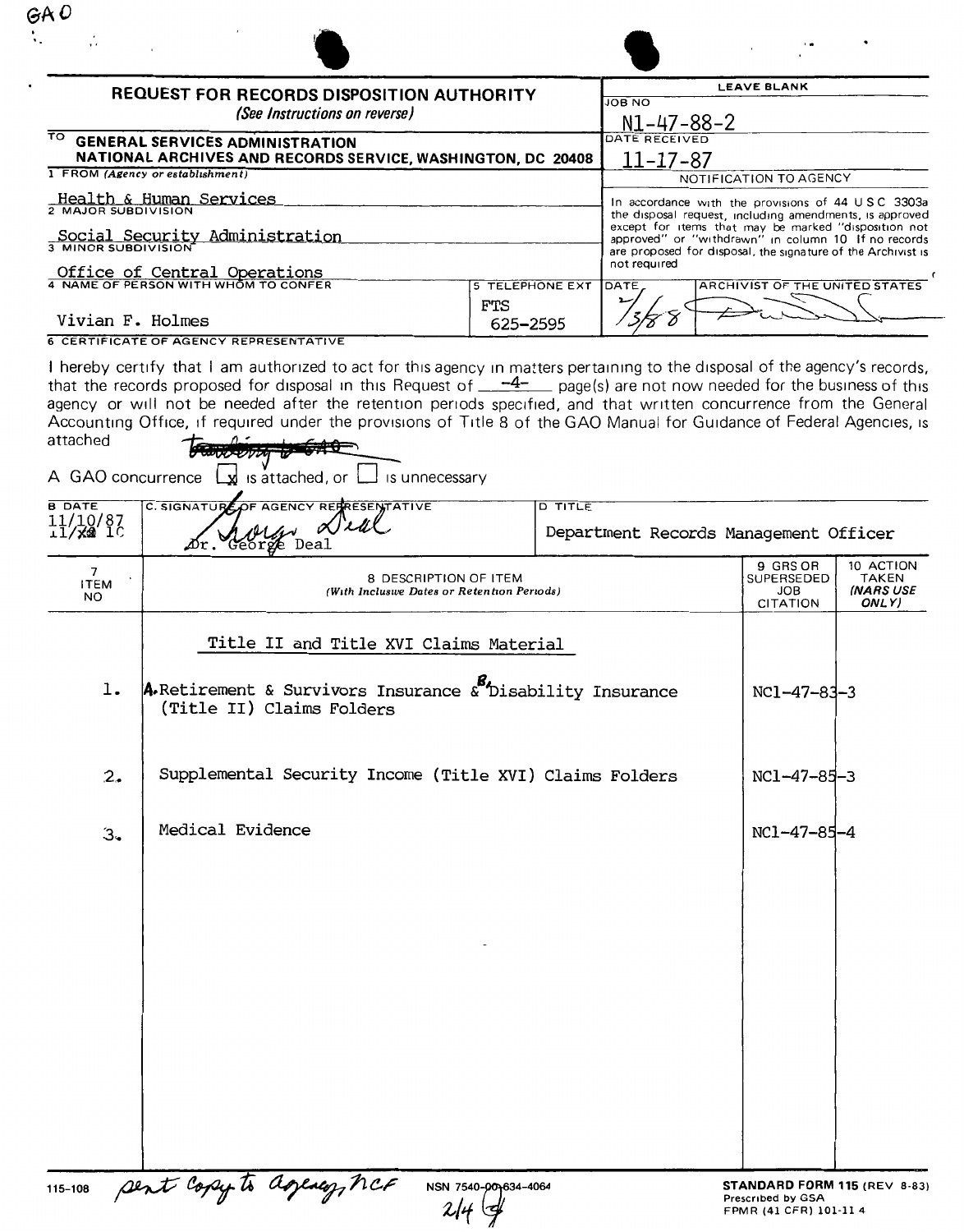page 2 of 4

# **1.** A, Retirement & Survivors Insurance  ${}^{\mathcal{B}}$  bisability Insurance (Title II) Claims Folders

These claims folders contain all correspondence and other pertinent material accumulated in the process of adJudicating the claim. The award or disallowance determination forms, certain supporting proofs, and other records depicting payment history of the claim are filed on the left side of the folder. The claims application, other proofs, correspondence, and related documents are filed on the right side of the folder.

Disability insurance claims folders also contain documentation of the disability determination and continuing disability determination reviews and supporting medical evidence.

Claims are considered active if they are being adjudicated, are in the process of or are subject to appeal or litigation, or are in a payment status. Claims are inactive if they have been denied (disallowed) or terminated and all appeals periods have expired.

#### Proposed Disposition

Destroy five (5) years after the event date the inactive claim was denied (disallowed) or terminated. Federal records center storage of inactive claims is authorized.

# 2. Supplemental Security Income (Title XVI) Claims Folders  $\lambda$

These claims folders contain all pertinent material accumulated in the adjudication of a claim for SSI payments. Included are the initial claims application and supporting documentation, award or denial notices, pertinent redetermination documents, certain payment history forms, and related material.

Claims are considered active if they are being adjudicated, are in the process of or are subject to appeal or litigation, or are in a payment or suspended payment status. Claims are inactive if they have been denied or terminated and all appeals periods have expired. Claims with unresolved overpayments are so coded and not selected by the case control system for destruction.

#### Proposed Disposition

Destroy one (1) year after the event date the inactive claim was denied or terminated.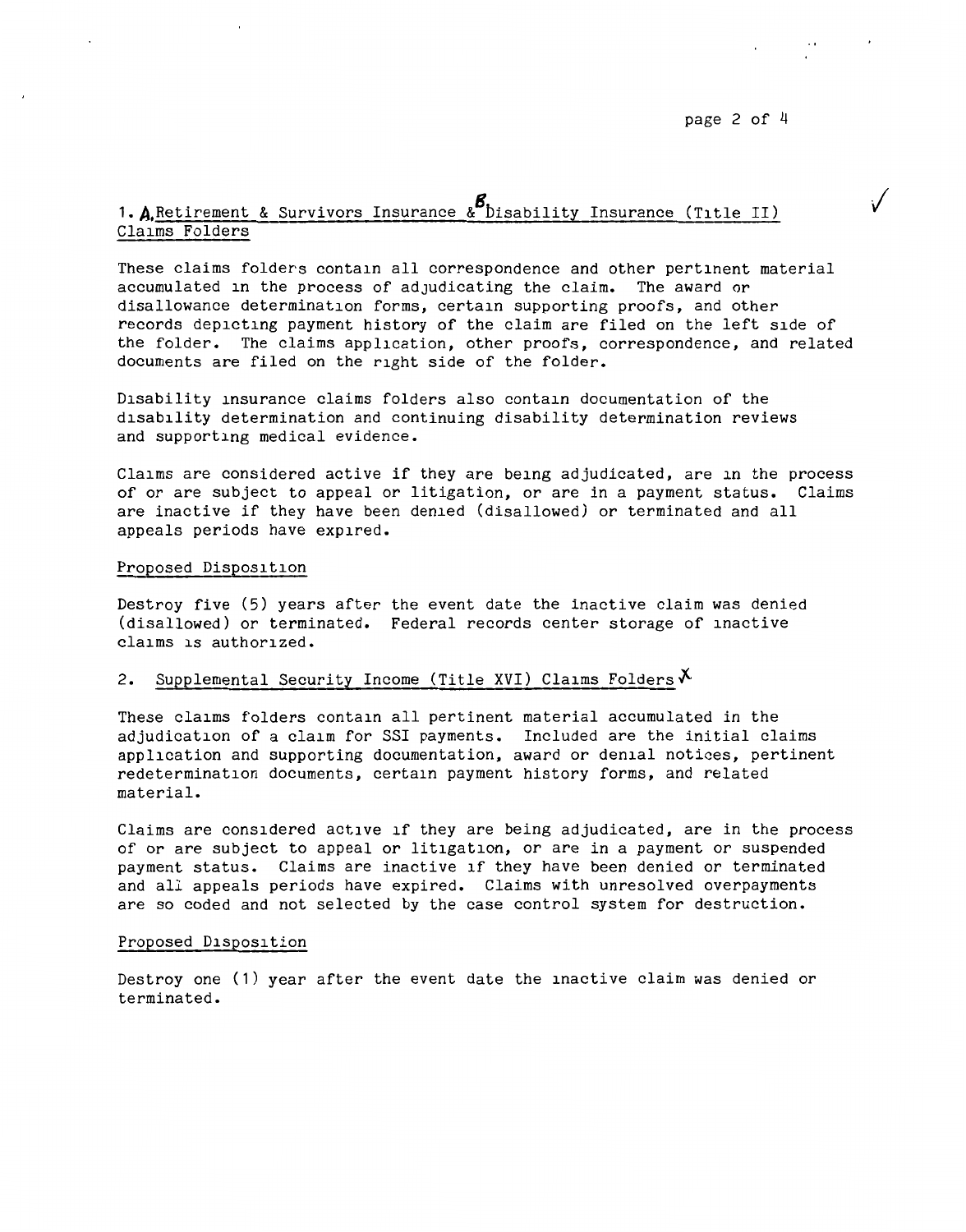$\sim$   $\epsilon$ 

### 3. Medical Evidence

These are documents filed in the Disability Insurance (Title II) claims folders. They consist of medical evaluation records, continuing disability reviews, transcripts of disability hearings, and other disability evidence. Not included for disposition as medical evidence is the application for disability insurance benefits.

## Proposed Disposition

a. Claimant/beneficiary has attained age 59 years or older at date of allowance/continuance and has "medical improvement possible" diary:

Remove from claims folder and destroy.

b. Claimant/beneficiary has attained age 57 years or older at date of allowance/continuance and has "medical improvement not expected" diary:

Remove from claims folder and destroy.

c. Claimant has attained age 65 years and the case has been converted from disability to retirement insurance benefits:

Remove from claims folder and destroy.

d. Claimant has been continued in pay status after a continuing disability review:

Remove from claims folder and destroy all medical evidence used to document the determination(s) prior to the current comparison point decision.

### Notes:

1. Do not destroy any claims folders or documents which are needed for litigation, including class actions, or for outstanding fraud investigation.

2. Do not remove and destroy medical evidence until all quality assurance activities are completed.

3. Do not remove and destroy medical evidence pertaining to cases with outstanding overpayments. The disposition authority for terminated Title II claims with inactive overpayments and collections is Nl-47-86-02.

4. These disposition instructions apply only to hard copy claims documentation. Transaction and payment histories are maintained indefinitely on SSA's electronic data bases (Master Beneficiary Record for Title II and Supplemental Security Record for Title XVI) pending development of separate machine readable records disposition schedules.